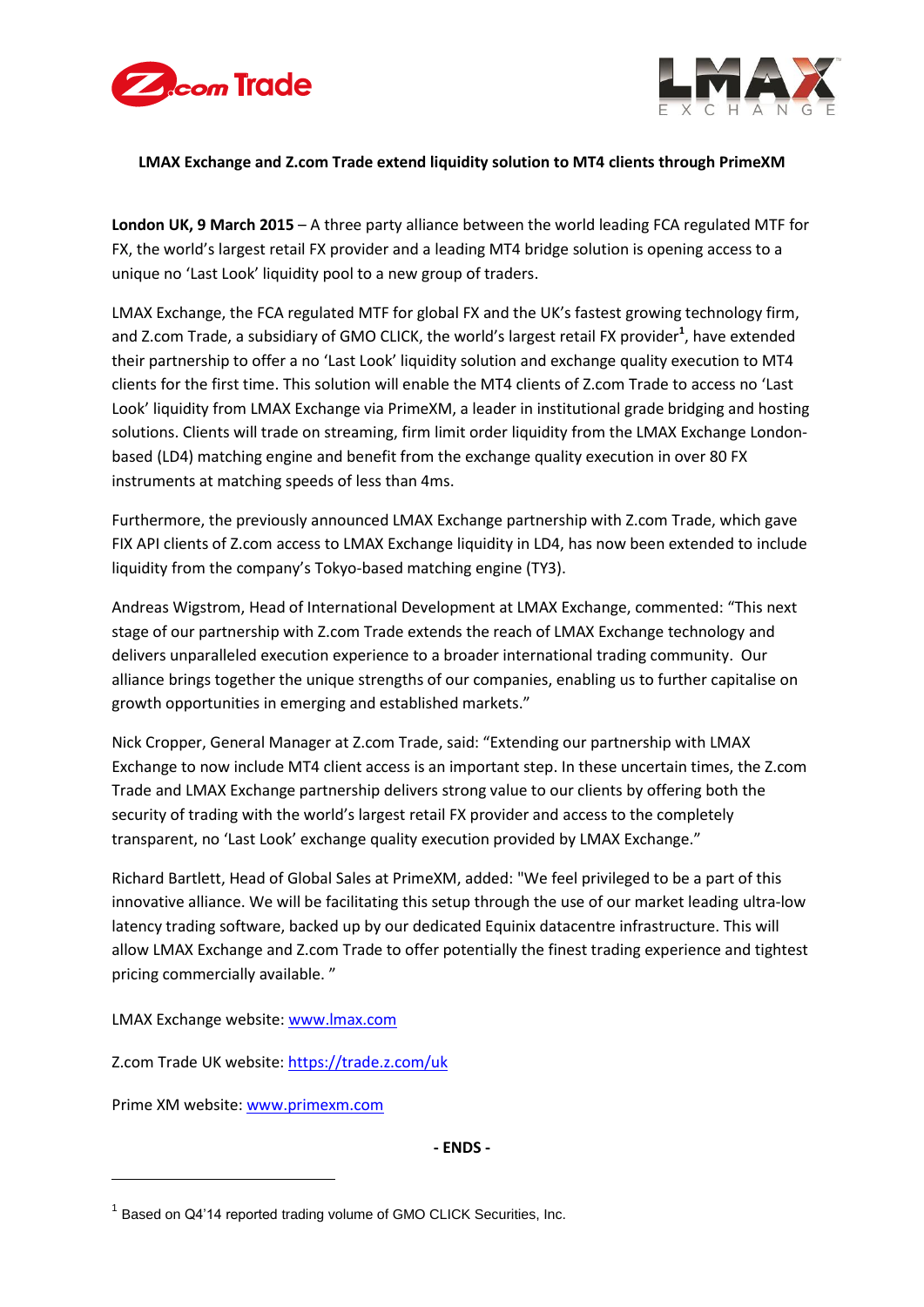



Notes to Editors

## **About LMAX Exchange:**

Ranked No.1 fastest growing technology firm in Britain (2014 Sunday Times, Tech Track 100), LMAX Exchange is the leading MTF for FX, authorised and regulated by the FCA. Servicing retail brokers, funds, corporates, asset managers and banks, LMAX Exchange delivers a unique vision for global FX trading - a transparent, neutral, level playing field for all market participants, regardless of status, size or activity levels.

The LMAX Exchange OPEN order book is driven by streaming, no 'Last Look' limit orders supplied by General Member liquidity providers. LMAX Exchange offers a range of key products, including spot FX, precious metals, commodities and equity indices, with complete pre and post-trade transparency and order execution where no 'last look' is standard. Orders are executed in strict price/time priority at an average speed of 4ms.

LMAX Exchange – the emerging benchmark for global FX.

## **Awards:**

# **#1 Fastest Growing Tech Company in the UK – 2014 Sunday Times Tech Track 100**

2015 Best FX Trading Venue - ECN/MTF - WSL Institutional Trading Awards 2014 Best Margin Sector Platform - Profit & Loss Readers' Choice Awards 2014 Best FX Trading Venue - ECN/MTF - WSL Institutional Trading Awards 2014 Best Infrastructure/Technology Initiative - WSL Institutional Trading Awards 2013 #15 Fastest Growing Tech Company in the UK - Sunday Times Tech Track 100 2013 Best Overall Testing Project - The European Software Testing Awards 2013 Best Executing Venue - Forex Magnates Awards 2013 Best Margin Sector Platform - Profit & Loss Readers' Choice Awards 2013 Best FX Trading Platform - ECN/MTF - WSL Institutional Trading Awards 2011 Best Trading System - Financial Sector Technology Awards 2011 Oracle's "Duke's Choice" - Innovative Programming Framework Award

LMAX Limited operates a multilateral trading facility (MTF). Authorised and regulated by the Financial Conduct Authority, FCA Registered no. 509778.

#### [www.lmax.com](http://www.lmax.com/)

## **About the GMO CLICK Holdings Group**

GMO CLICK is one of the largest online financial service providers in Japan, offering a comprehensive range of financial instruments covering stock trading, foreign exchange, futures, options and CFDs to retail investors.

The group's mission is to create trading technology and conditions that combine the lowest costs and the greatest ease-of-use possible.